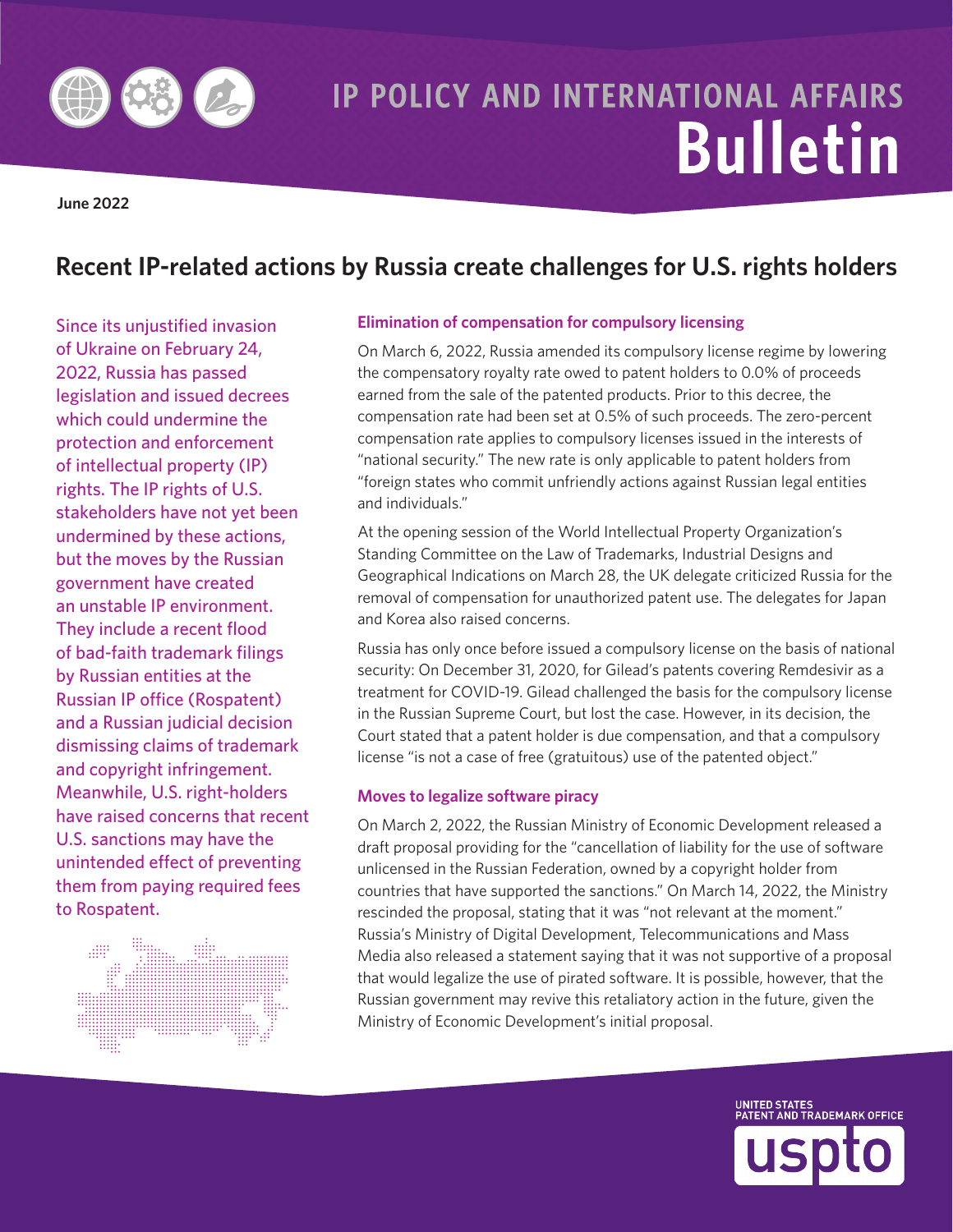#### **Legalization of parallel imports**

On March 8, 2022, the Russian government passed a law allowing it to exempt certain goods from trademark protection. A subsequent decree directed the Ministry of Industry and Trade to identify goods whose parallel importation will be legalized, with determination to be made "on the basis of proposals from interested federal executive authorities [and to] … include products that are necessary to fill the consumer market."

On May 6, 2022, the Ministry of Industry and Trade released Order no. 68421, which identifes foreign goods that will be subject to parallel importation. The order heavily targets the automotive sector as well as the computer and clothing/apparel sectors.

Russia's Federal Anti-Monopoly Service (FAS), which has been pressing for such action since 2014, stated that legalization of parallel imports will boost business activity, expand the consumer market, and lower prices. It has asserted that parallel imports will not lead to an increase in counterfeit goods, since goods will be "subject to all existing customs and control procedures." Moreover, parallel importation should not be used if the right-holder has "localized and ensured the continuous production of goods in Russia." In a statement issued in March 2022, Rospatent indicated its support for the legalization of parallel imports.

#### **Draft law on contracts involving IP rights**

On March 22, 2022, a bill was introduced into the Russian parliament, the State Duma, that includes a provision that would forbid the cancellation of contracts that involve IP rights, or the unilateral changing of the terms of such contracts, during the period of "unfriendly actions of foreign states." If passed, the law would be retroactive to February 24, 2022. The rationale for the legislation is to stabilize supply chains for Russian businesses, and to give Russian consumers continued access to goods. To date, no action has been taken on this legislation.

#### **Draft law on withdrawal from the World Trade Organization**

On March 21, 2022, a draft law on Russia's withdrawal from the World Trade Organization (WTO) was proposed as a means of protecting the "national interests of the country" and "self-defense." According to the bill's sponsor: "The United States and the European Union violated the rules of the World Trade Organization and imposed economic

sanctions on Russia. …. After our withdrawal from the WTO, the Russian Federation is not obliged to fulfill its obligations."

On April 20, the chairman of the State Duma instructed relevant chamber committees to study the advisability of Russia's continued presence in the WTO. No action has been taken on the legislation to date, and there seems to be disagreement within the Russian government about pursuing it.

#### **Court decision dismissing claims of IP infringement**

On March 3, 2022, a Russian commercial court dismissed a claim of trademark and copyright infringement fled by a UK plaintif, Entertainment One UK, against a Russian defendant, on the grounds of "abuse of right." The court stated that "In late February–early March 2022 the Western countries, including Britain, adopted restrictive (political and economic) measures imposed against the Russian Federation, legal entities and individuals, as well as senior officials of the Russian Federation. ... Given the restrictive measures in relation to Russian Federation and the plaintif's status (the place of the claimant is United Kingdom), the court considers the actions of the claimant as an abuse of law, which is an independent basis for refusal of the claim."

This decision means that the company's mere presence in the United Kingdom automatically deprives it of protection of its rights in a Russian court. This efectively nullifes the protections for IP rights that are enshrined in Russian law. The wider implications of this disturbing court decision are yet to be seen.

#### **Bad-faith trademark applications**

Since the withdrawal of foreign companies from the Russian market, more than 50 trademark applications have been filed with Rospatent. They directly copy well-known Western brands, such as Amazon, Apple, Coca-Cola, Ebay, Instagram, Mary Kay, McDonalds, Nike, Mastercard, Levi's, Pampers, and Starbucks. Russian entities are filing these applications despite the fact that all of the brands are already registered trademarks at Rospatent.

Rospatent has responded to the spate of applications, noting that it is obligated to publish in its official bulletin all submitted applications. However, "such publication only indicates that the application for a trademark has been received by Rospatent ... [and] the presence of a previously